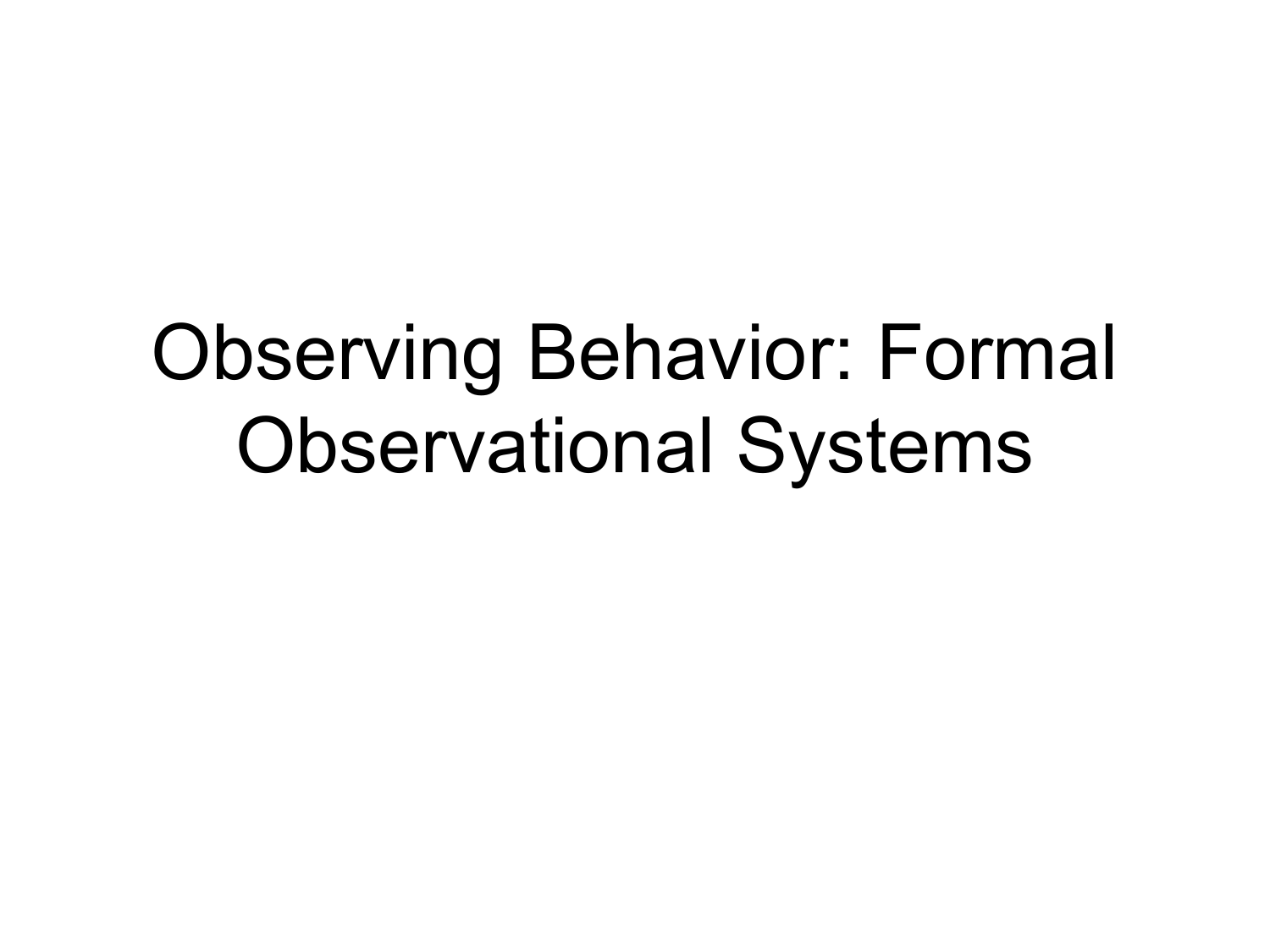# Characteristics of Effective Instruction

- Researchers have found that effective Teachers:
	- Begin a lesson with a short review of previous, prerequisite learning
	- Begin a lesson with a short statement of goals
	- Present new material in small steps, with student practice after each step
	- Give clear and detailed instructions and explanations
	- Provide a high level of active practice for all students
	- Ask a large number of questions, check for student understanding, and obtain responses from all students
	- Guide students during initial practice
	- Provide systematic feedback and corrections
	- Provide explicit instruction and practice for seatwork exercises, and monitor students during seatwork.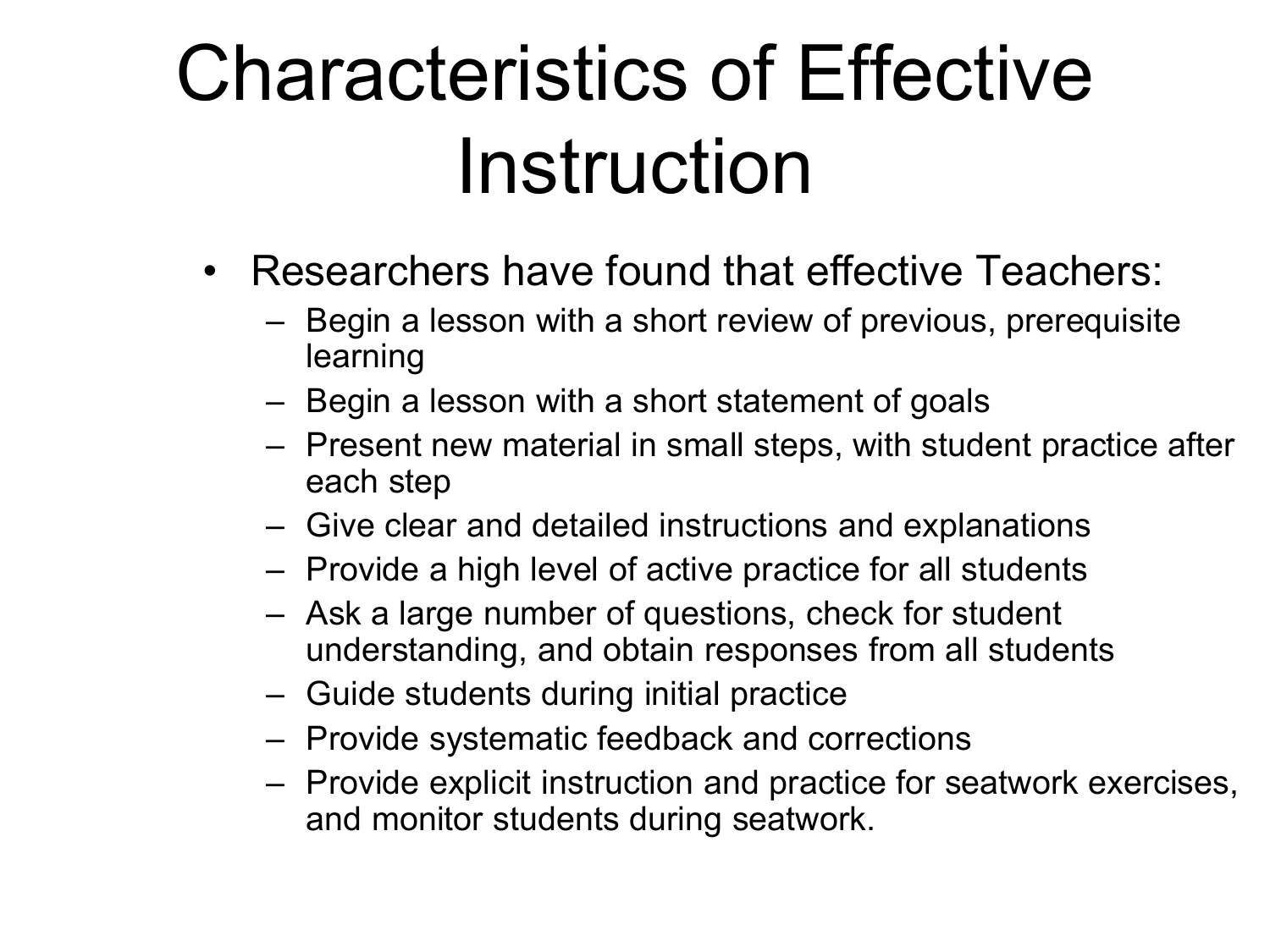# A General Model of Effective Instruction

Rosenshine and Stevens, 1986

- Six Fundamental Teaching Functions:
	- Review, check previous day's work (and reteach, if necessary)
	- Present new content/skills
	- Guided Student Practice (and check for understanding)
	- Feedback and Correctives (and reteach if necessary)
	- Independent Student Practice
	- Weekly and Monthly Review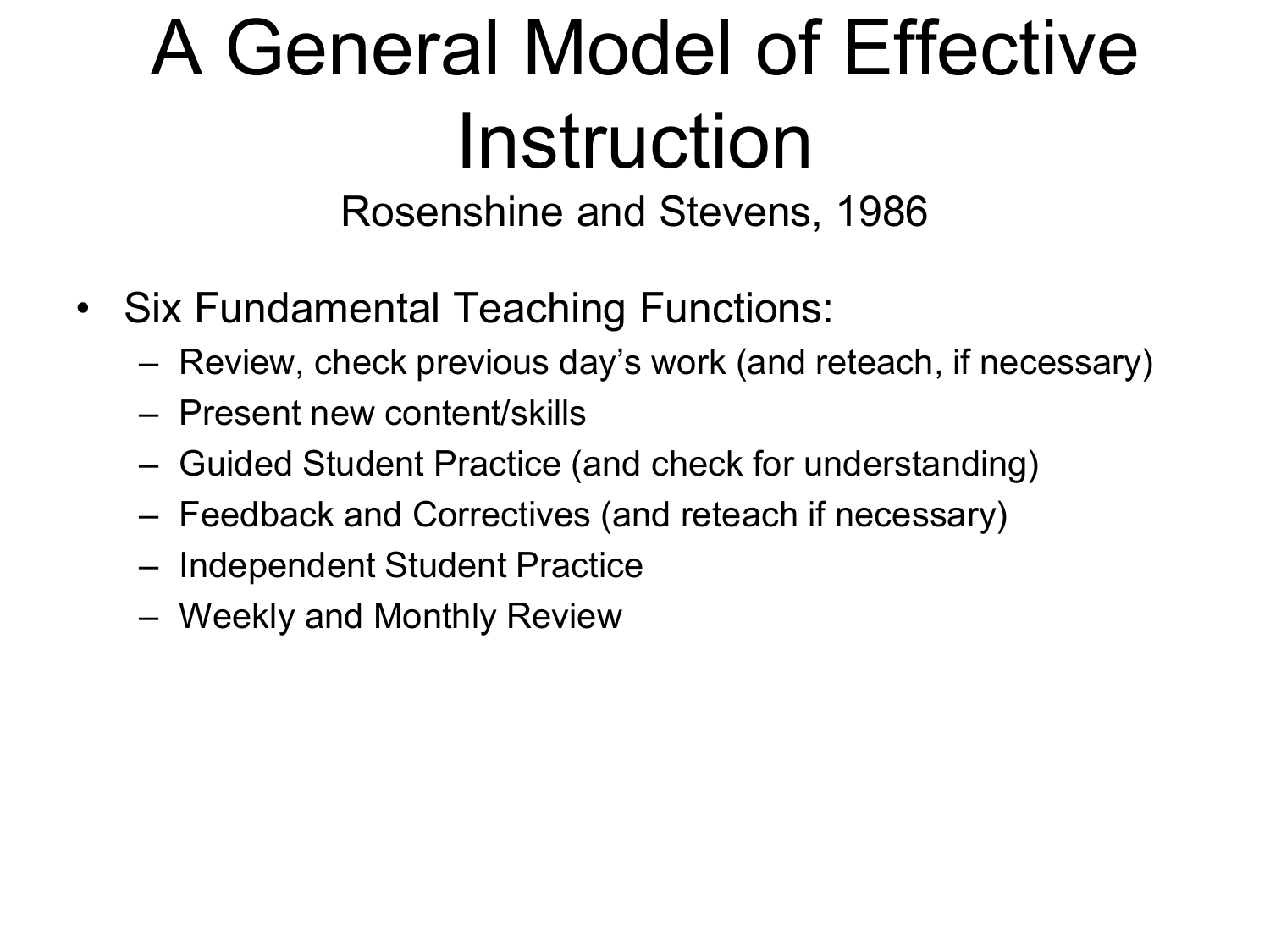# Behavior: Classroom Observation System

- Focuses on a single student rather than a group or whole class
- Developed to assess:
	- individual student's classroom learning opportunities
	- time devoted to various activities
	- student's work behavior
	- student's success rate on academic tasks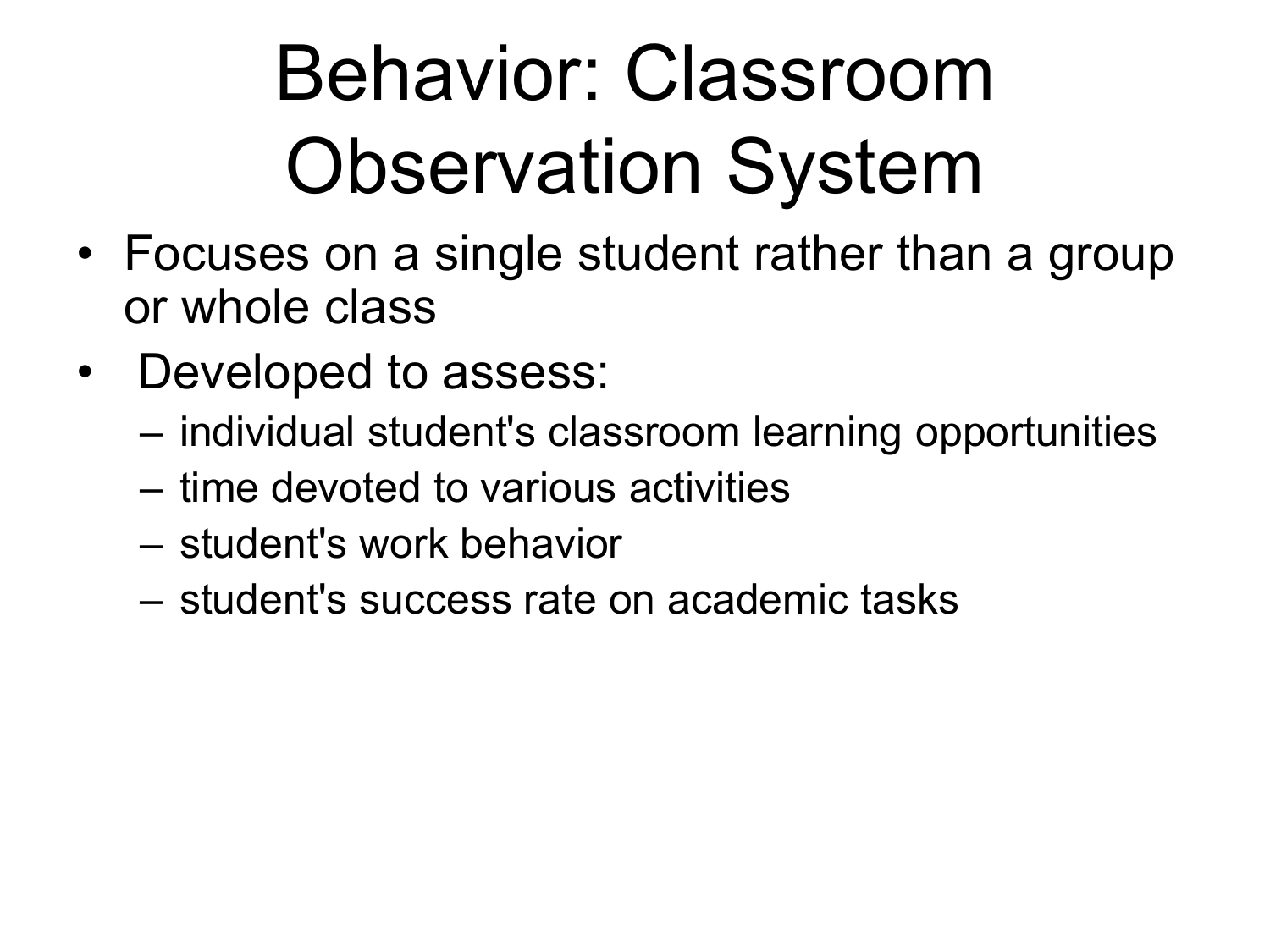# Materials Needed

- Recording Form
- Summary Form
- Stop Watch
- Classroom Schedule
	- check with teacher to see how much time will be allocated for instruction *before* conducting observations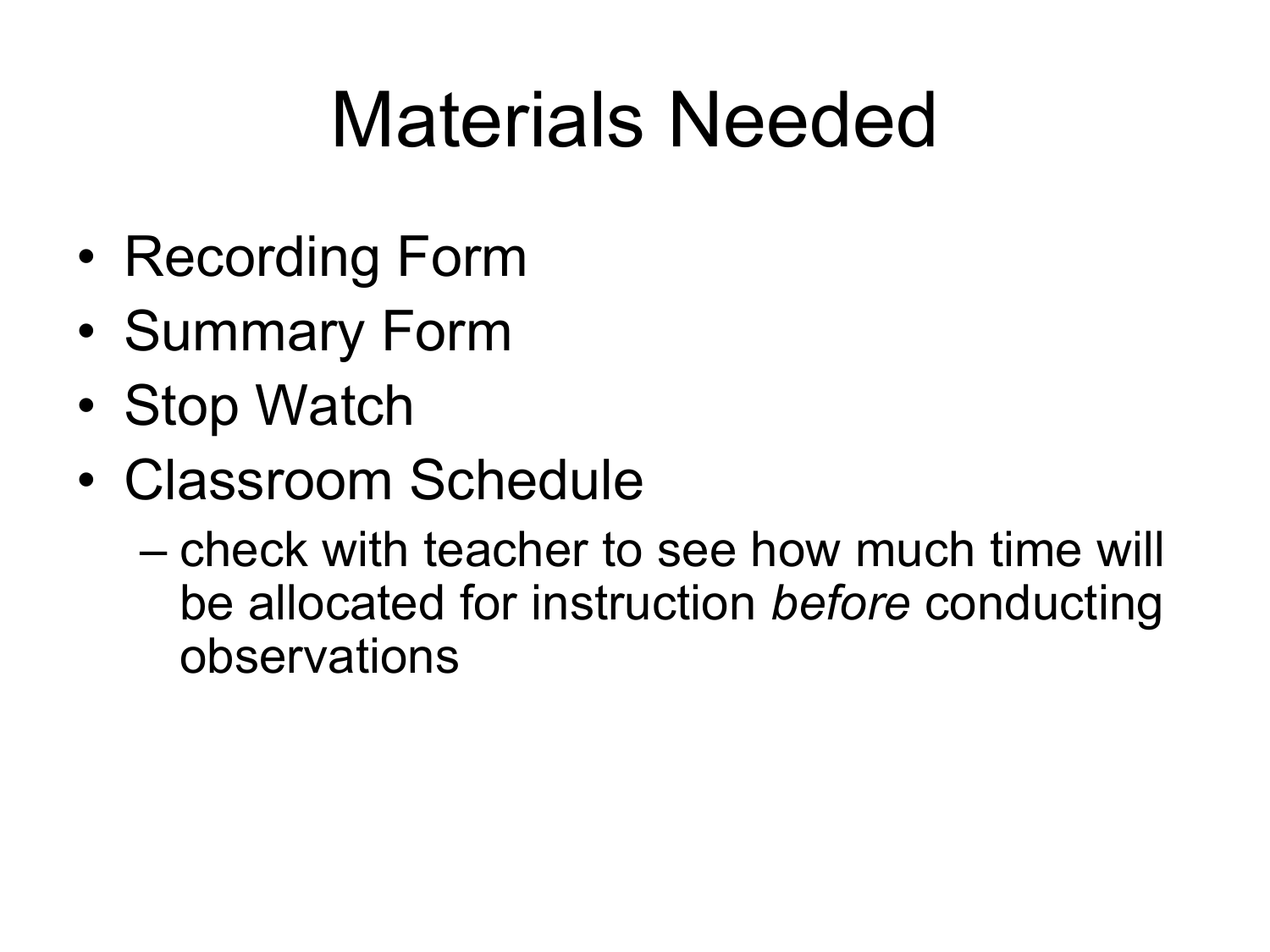### Observation Situations

- Teacher Led Instruction
- Independent Work
- Corrective Feedback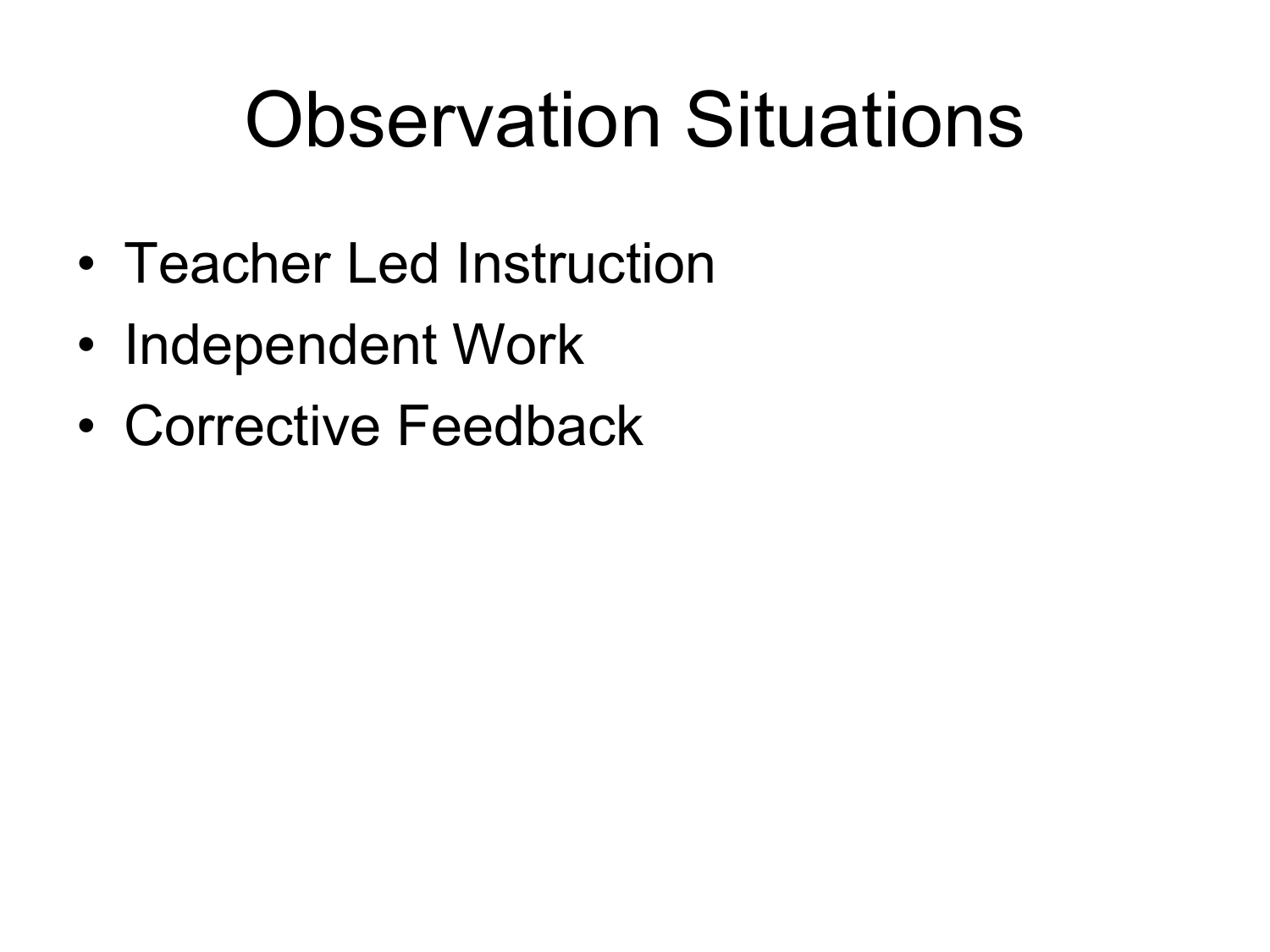### Teacher Led Instruction

#### **The planned instructional lesson in which the teacher demonstrates, prompts, explains, lectures and/or questions one or more students**.

Examples:

- Time spent by the teacher **actively leading** the students through the completion of a worksheet
- Round Robin reading
- Demonstrating how to solve math problems on an overhead projector

Non-examples:

- Assigning and describing how to complete a worksheet or other independent task
- Time spent supervising written work where the teacher interacts with students only for corrections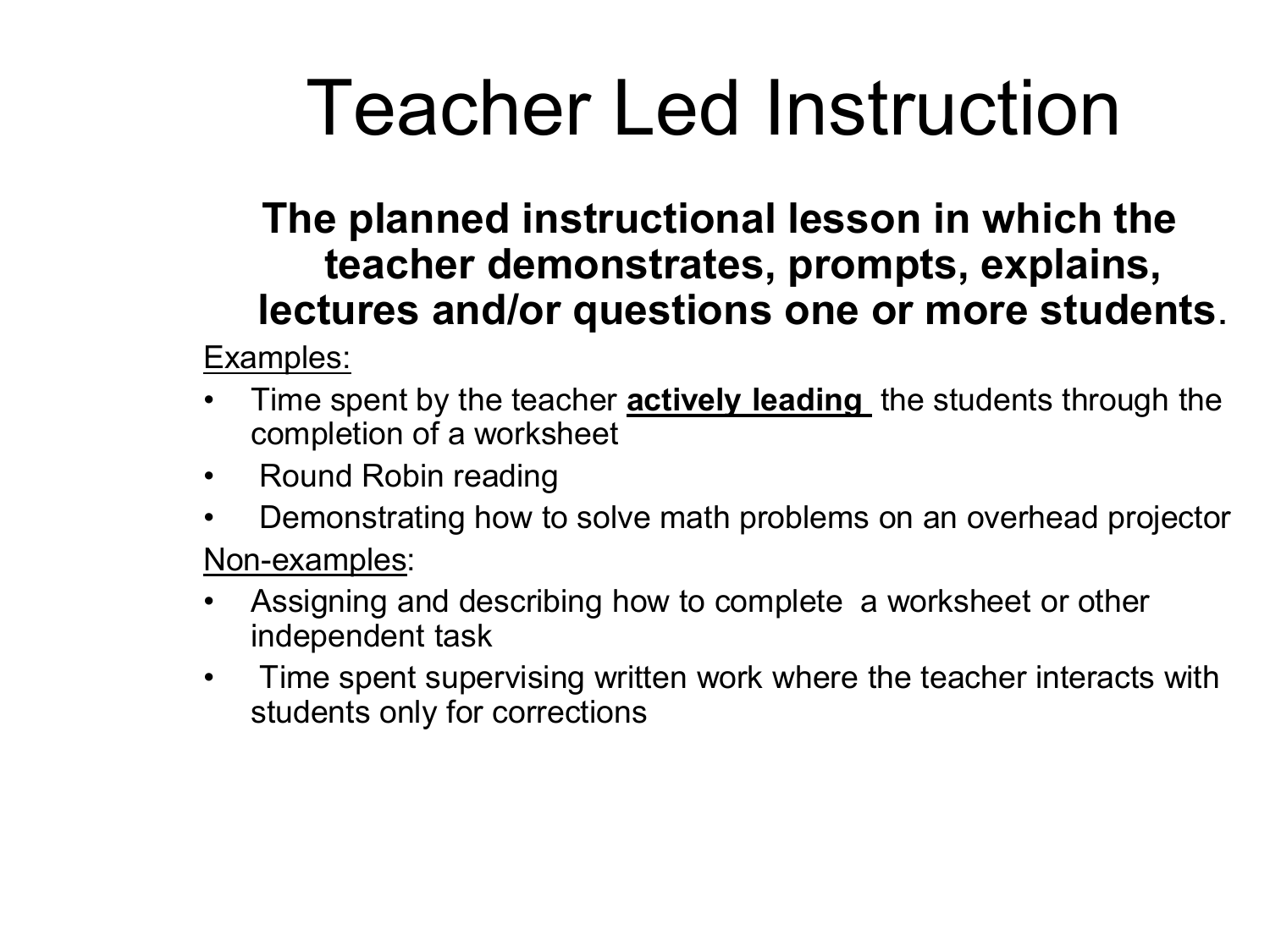### Individual Responses

Any oral, written, or physical response (pointing to correct answer) made immediately following an *academic*  request by the teacher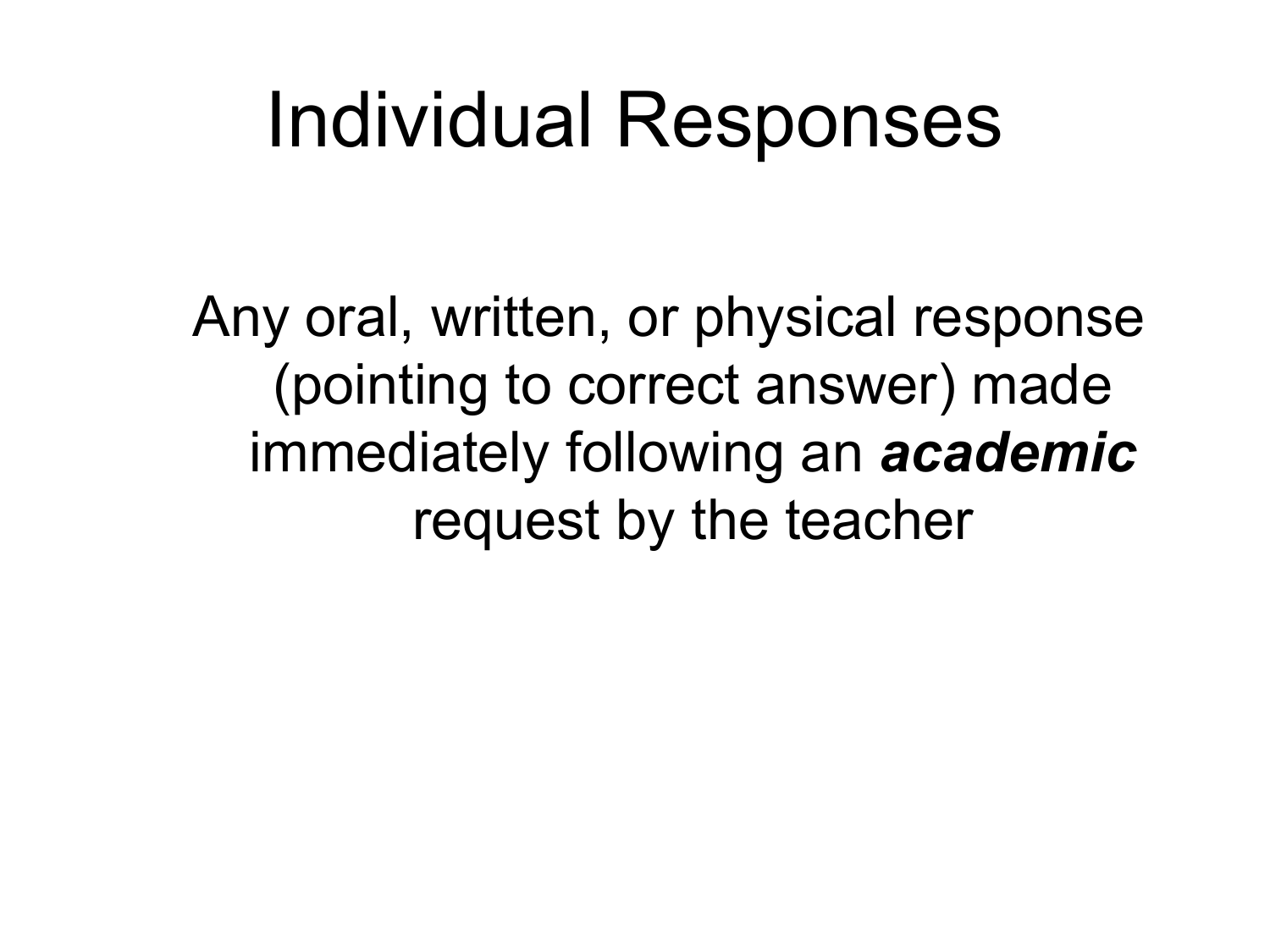# Individual Responses

#### Examples:

- Teacher says "Jonny, what is  $5 + 7$ ?"
- Teacher says to the class "Who can tell me the answer to 5 + 7?" and then calls on Jonny.
- Reading Each word read during isolated word practice is recorded as one response. When the student reads in context, each sentences is recorded as one response.
- Student working one-to-one with the teacher on completing a worksheet

Non-Examples:

- Any request that is not academic (telling student to be quiet or to put away a book)
- Silent reading (include in section B)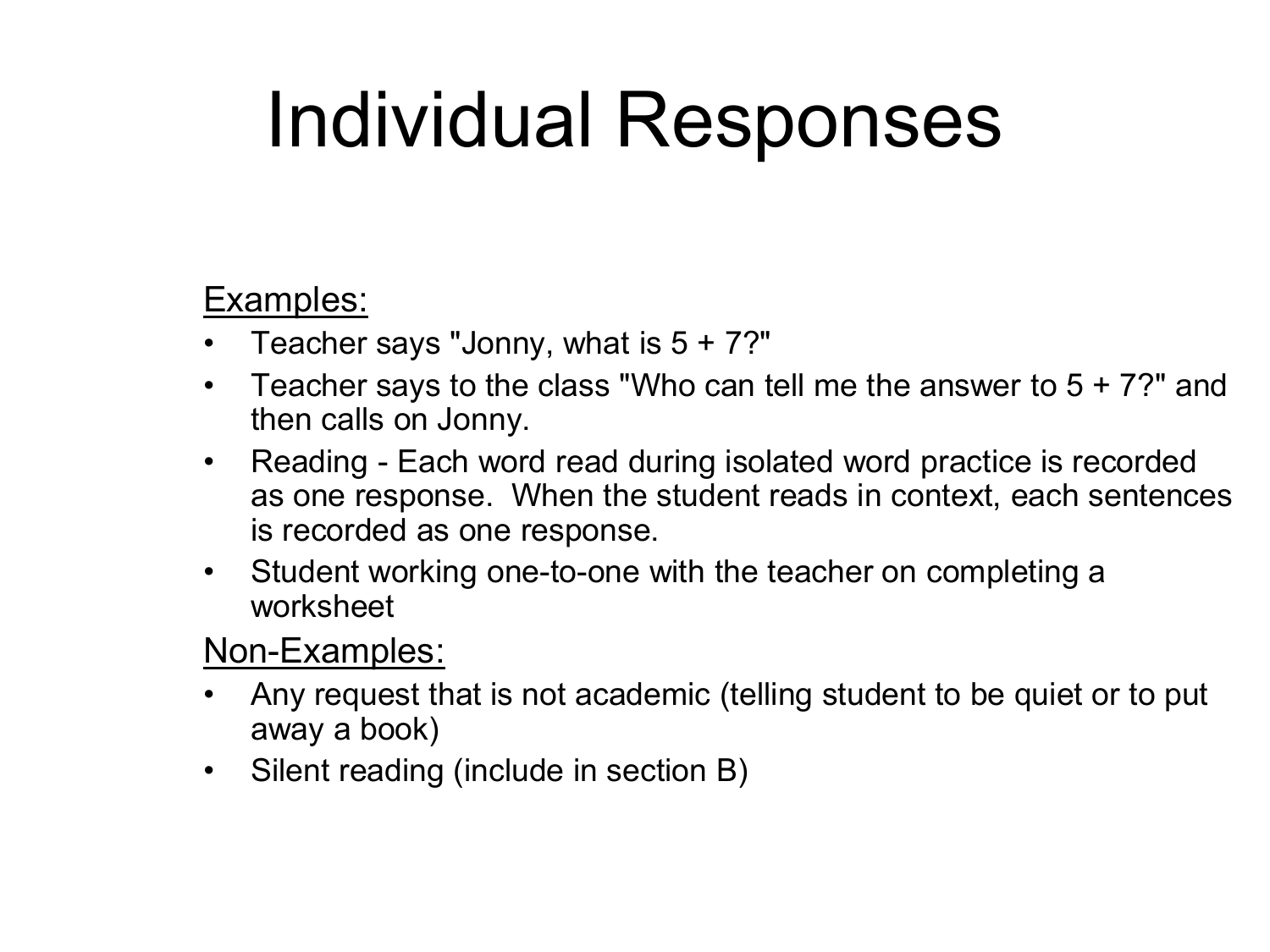### Individual Responses

**Individual responses are recorded when the teacher makes a direct request of the target student, or when he/she makes a general request to all students but then calls on the target student.**

- Record whether the student answered correctly, incorrectly, or did not answer.
- Circle the tally if the student answered incorrectly and the teacher corrects the error.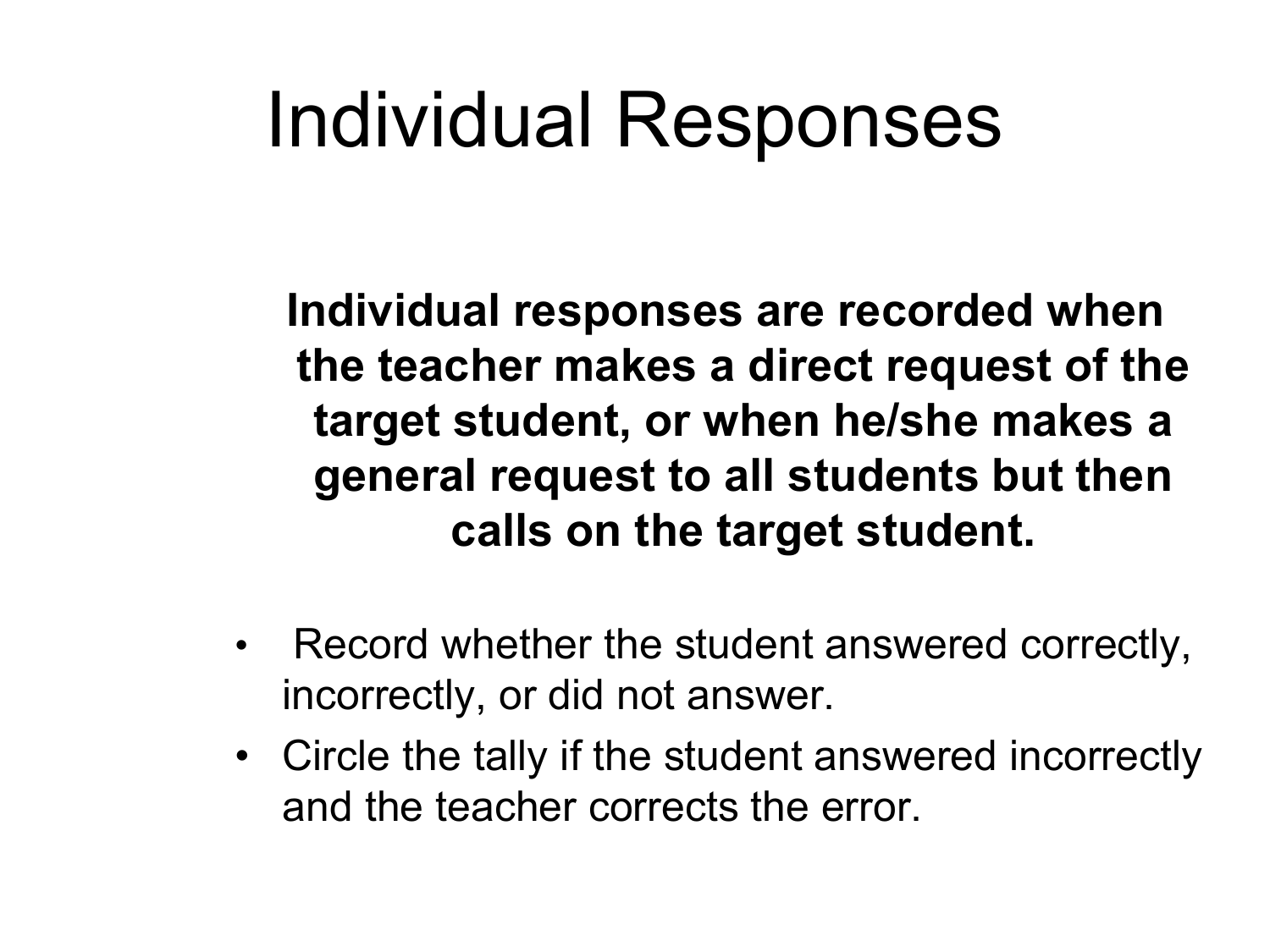### Responses with Group

- This category is used when the teacher is using a unison or choral response format or when the teacher makes a general request of the group and permits anyone to answer.
- Record whether the student answered correctly, incorrectly, or did not answer.
- Circle the tally if the student answered incorrectly and the teacher corrects the error.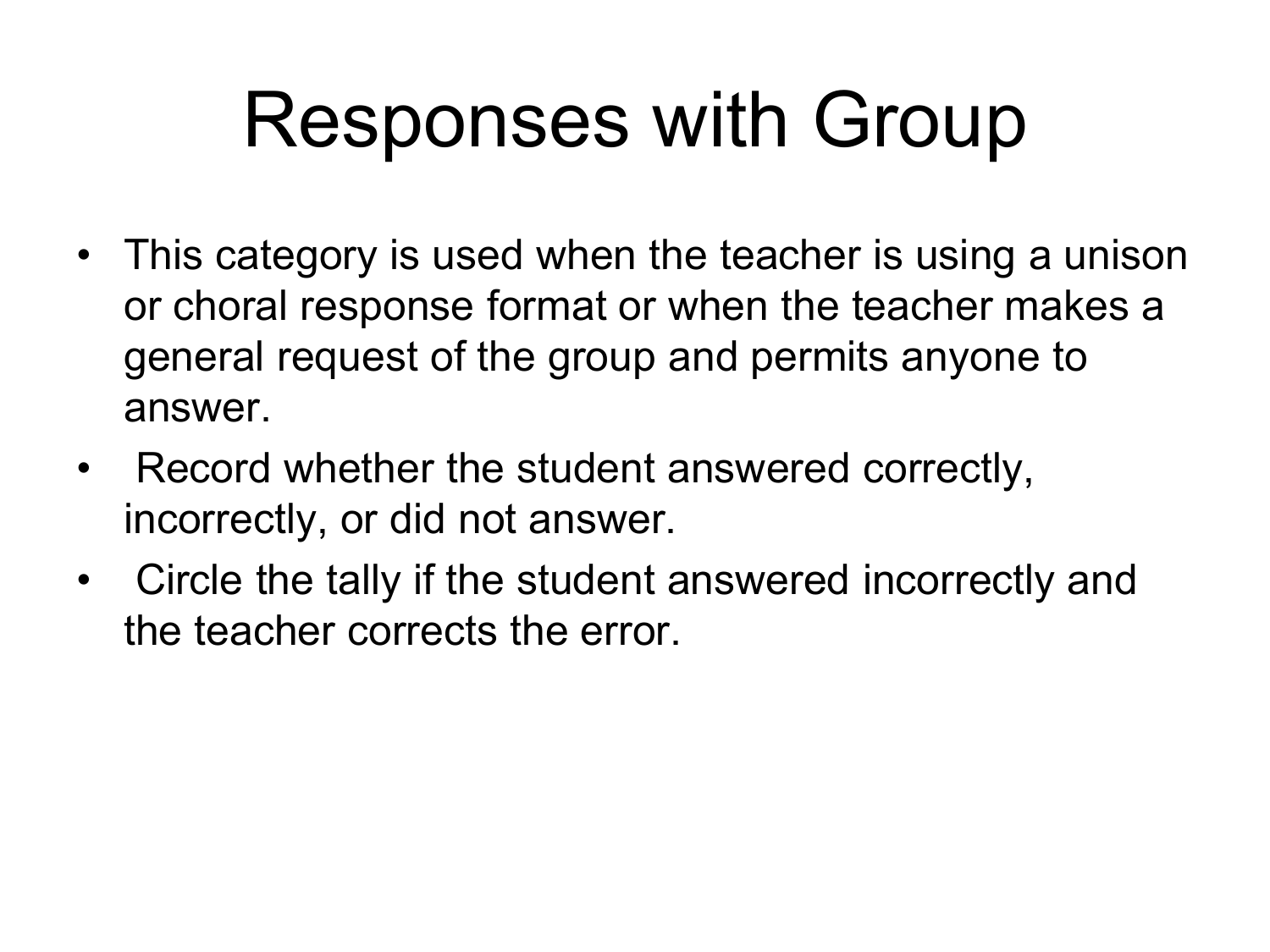## Positive/Negative Comments

- Positive comments include awarding points, tangible rein forcers, and praise statements.
- Negative comments include reprimands, however academic corrections or instructions regarding behavior are not considered reprimands.
- Place a tally mark for each positive and negative comment by the teacher specifically directed to the target student.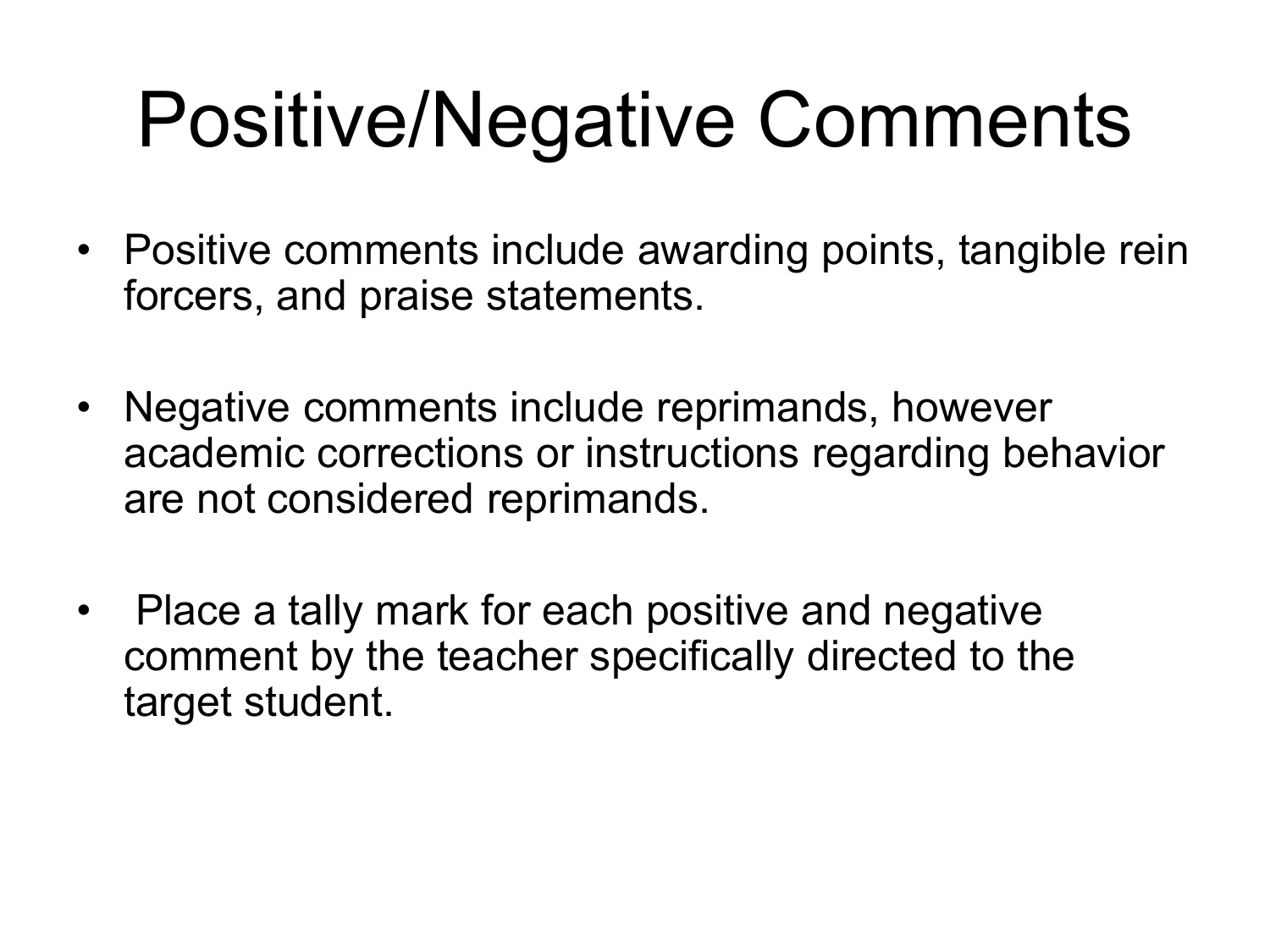## Delayed Tests

- A delayed test occurs when the teacher, after having corrected an error, returns to the question on which the specific error was made.
- The delayed test must not immediately follow the correction - at least one other task or question should be presented before a delayed test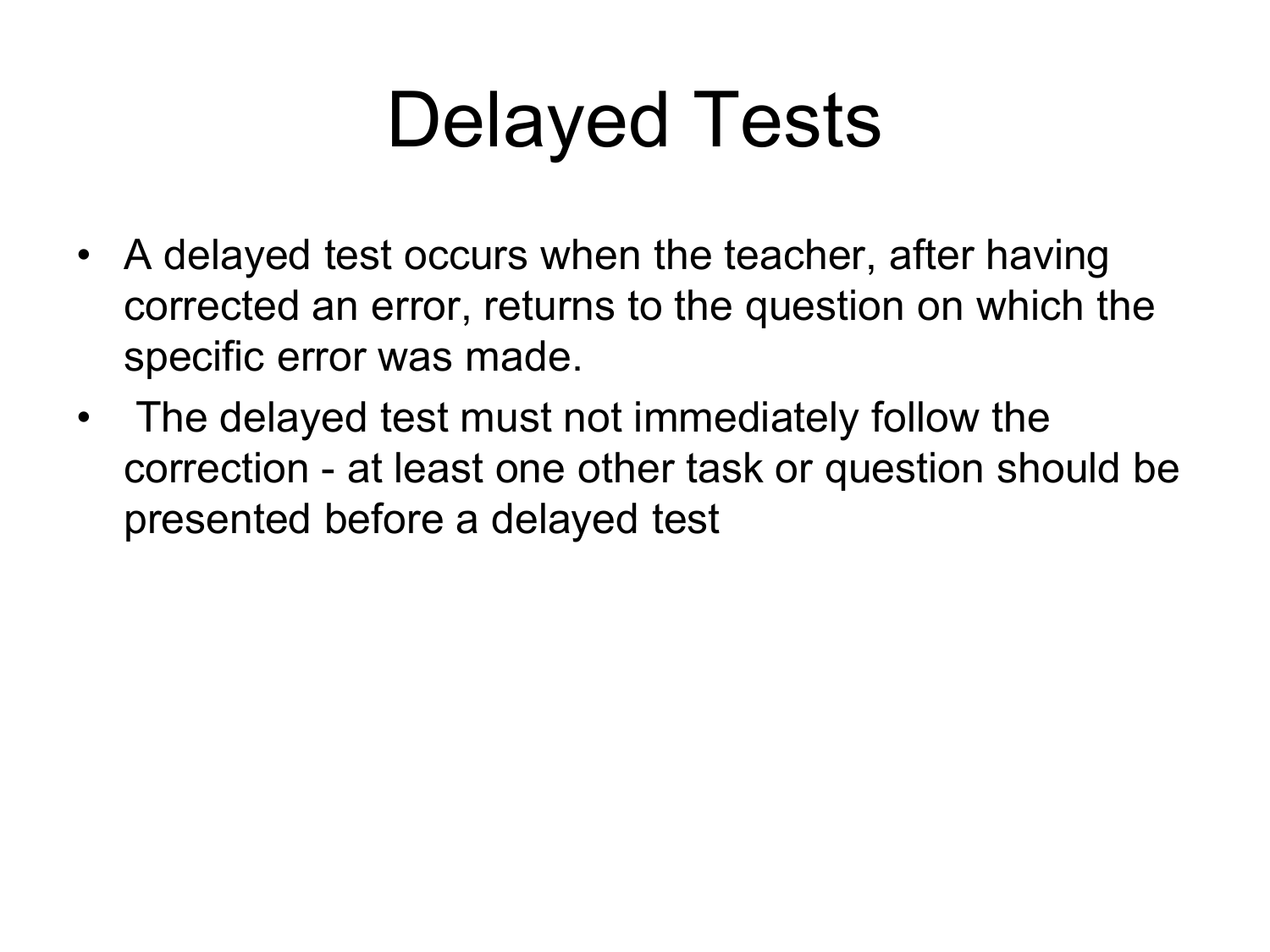### Independent Work

- The time a student spends on assignments that are completed without the help of the teacher (teacher can provide limited assistance)
- Independent work is generally written work, but could include studying spelling words
- Supplemental practice oral and silent reading
- Other anything that does not fit under the other categories (spelling test)
- Record minutes allotted to independent work as well as the number of minutes the student is actually engaged in the activity.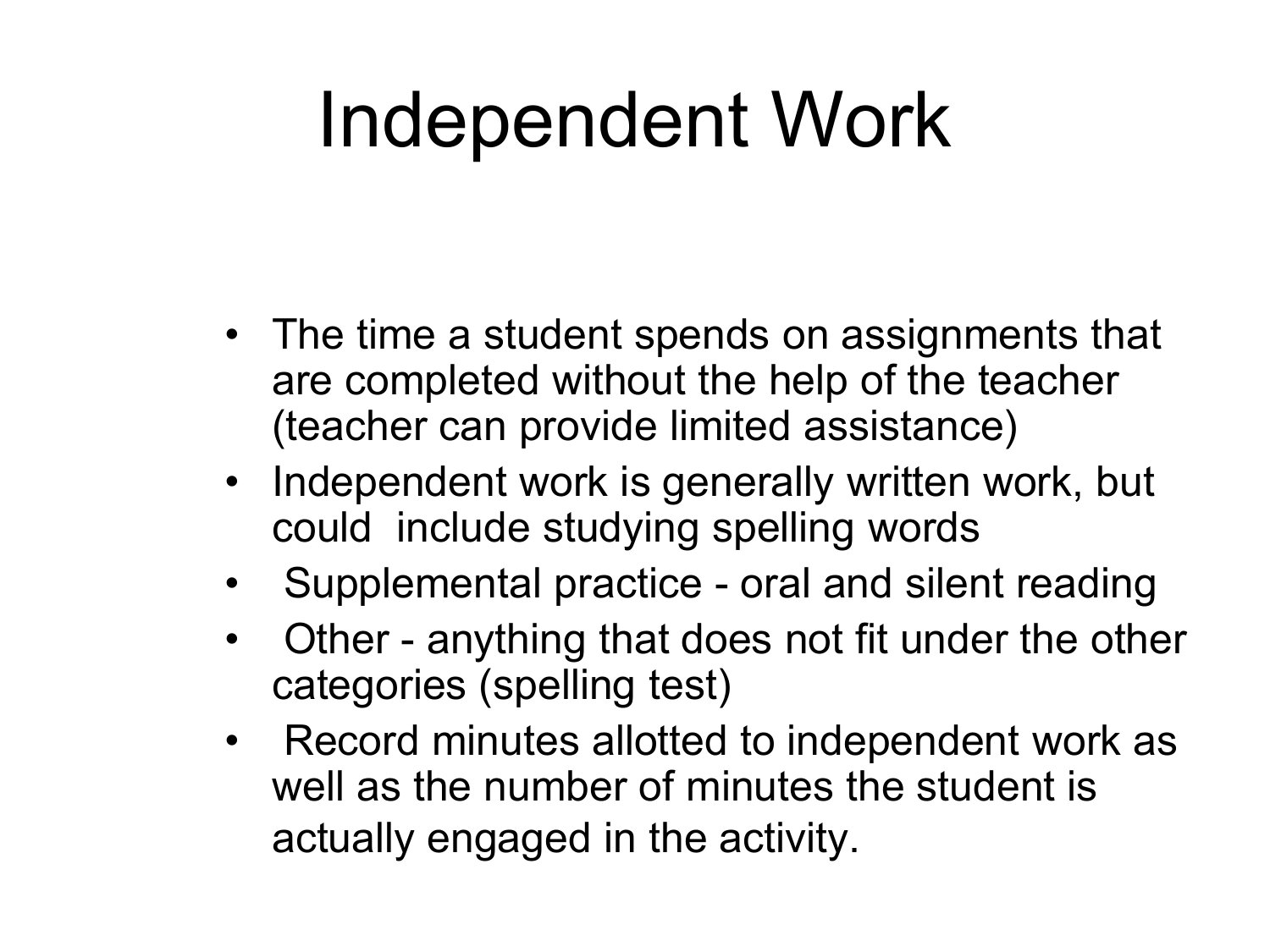### Corrective Feedback

- Record the type and amount of feedback the student is given about independent written work that has been previously completed.
- **Interactive Work check** the time that the teacher spends correcting or reviewing the student's written work with the student
- **Non-interactive work check**  time spent by the student correcting errors on written work that has been graded by the teacher
- **Performance accuracy** record worksheet performance for at least two worksheets
- **Structured Reinforcement system** record whether the student is involved in a reward system of any kind (points, stickers, grades, etc.)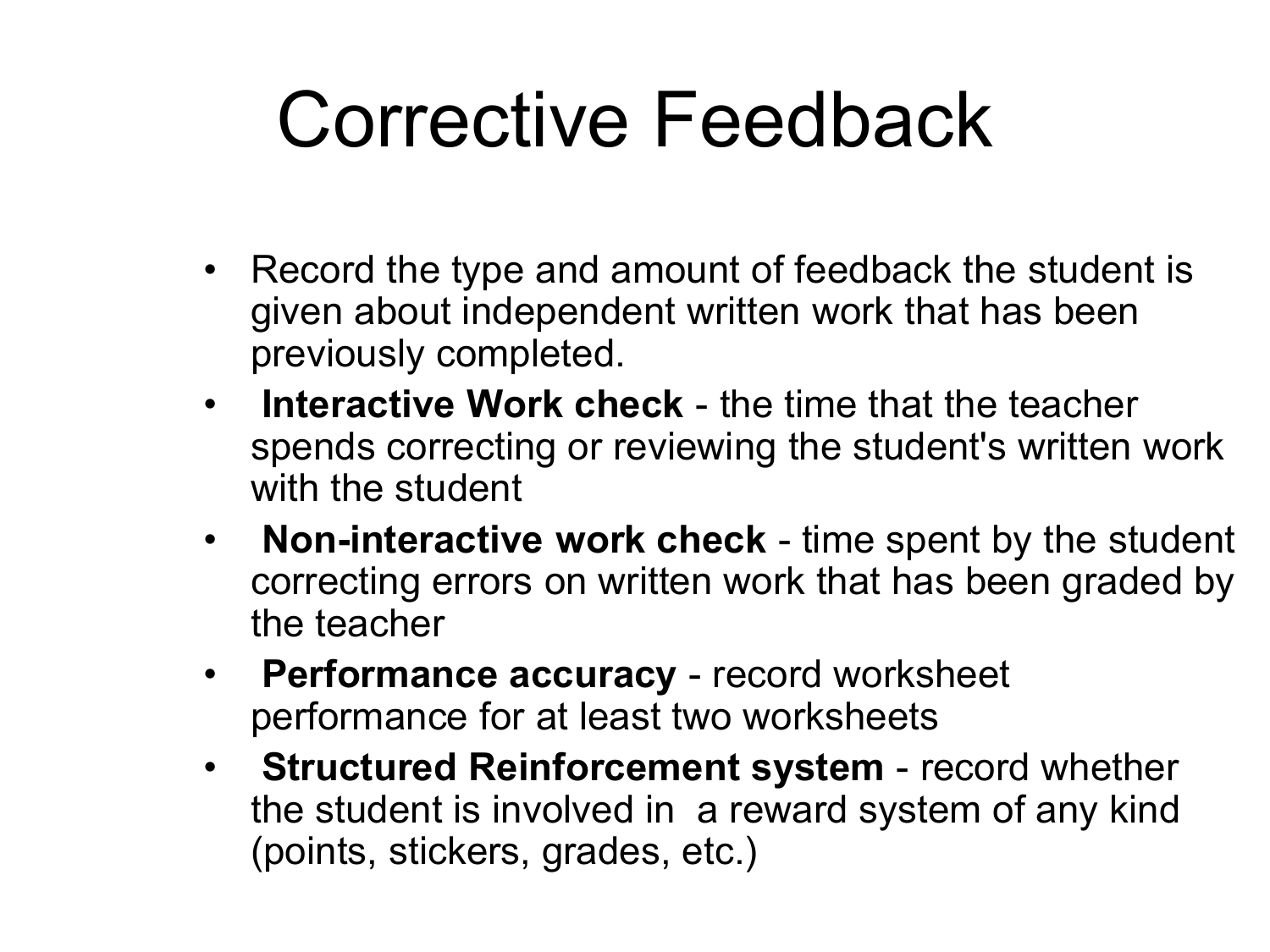### Determining how to Interpret Behavioral Observation Data

- Does the child's observed behavior agree with the verbal report of the teacher or parent?
- Is the child's behavior sufficiently discrepant from that of a peer to warrant intervention?